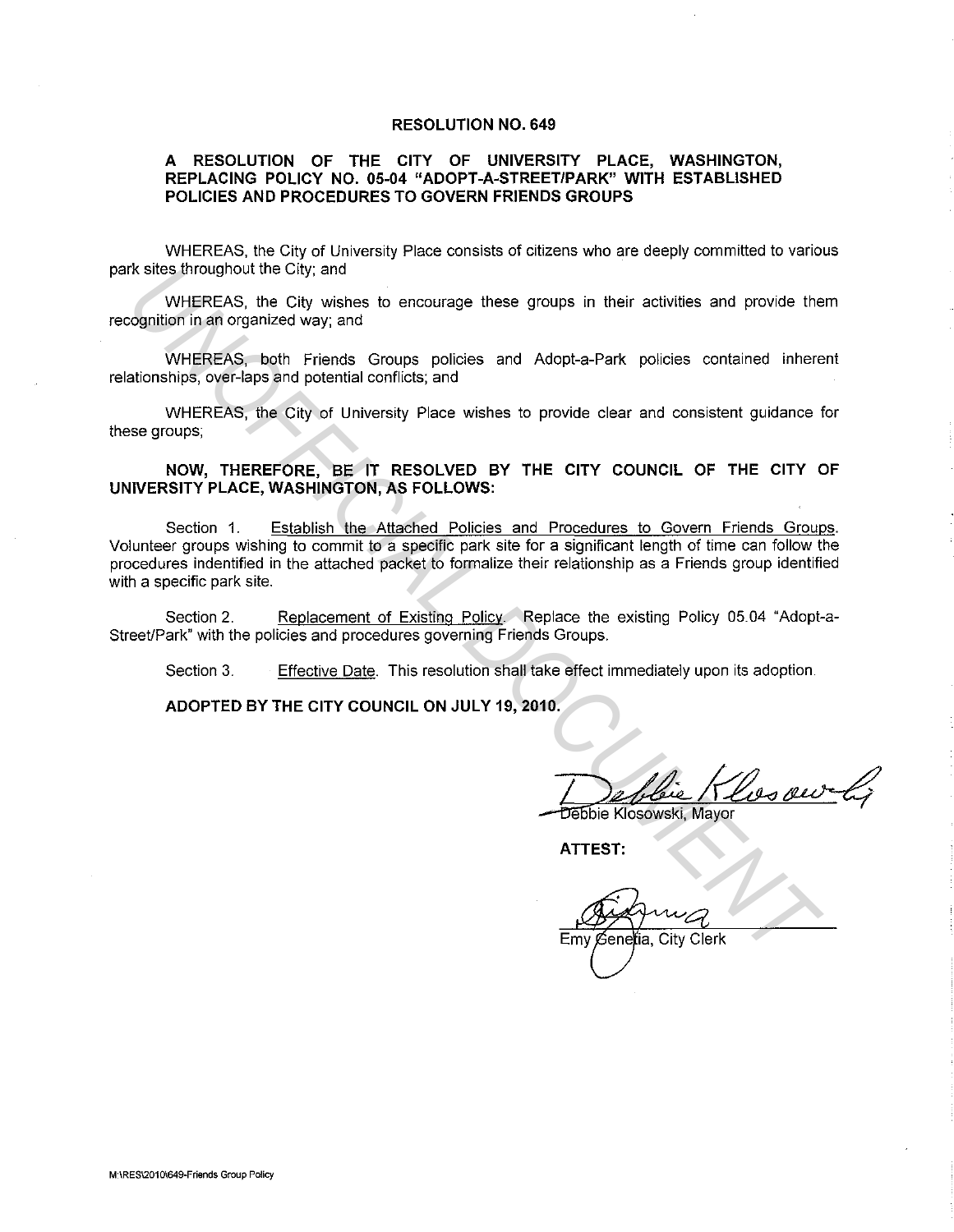## **City of University Place Policies & Procedures Section: 05.04 Friends Groups**

## **1. PURPOSE**

This document establishes policies and procedures for volunteer groups wishing to commit to a specific park site or public right-of-way for a significant length of time to formalize their relationship as a Friends Group identified with a specific park site or public right-of-way (does not include arterials or city streets).

## **2. POSSIBLE EXPOSURES**

Community service programs such as Friends Groups allow organized groups of citizens to contribute to the City by committing to a specific park site or public right-of-way, and agreeing to improve it through litter pick-up, maintaining flower beds, painting and other manual labor. Volunteers engaged in these programs may suffer injury while performing these duties. Volunteers may cause injury or property damage while performing the duties. Either may result in potential liability claims against the City.

## 3. **POLICIES**

- Friends Groups will encourage participation and provide an inclusive environment for citizens from all segments of the community.
- Park-specific Friends Groups will be reviewed annually by the City's Parks & Recreation Director/Manager to ensure continued conformance with the Agreement. Friends Groups associated with a specific public right-of-way will be reviewed annually by the City's Parks and Public Works Director to ensure continued conformance with the Agreement. Should a Friends Group fail to continue with work parties each year, the City has the right to revoke their designation as a Friends Group. 2. POSSIBLE EXPOSURES<br>
Community service programs and as Friends Groups allow organized groups of citizens to<br>
Contribute fo the City by committing to a specific park site or public right-of-way, and<br>
agreeing to improve i
	- Updates and regular reports regarding Friends Groups activities will be made by either the Parks & Recreation Director/Manager or Parks and Public Works Director to the City Council as requested.
	- Friends Groups must agree and comply with the City's adopted vision/ master plan for the site they are adopting.

### **4. PROCEDURES**

Interested groups will start out first as volunteers. The process to be designated as a Friends group will be as follows:

1a. If volunteers wish to commit to a specific park site, they approach City Parks staff. A formal agreement (Exhibit A) will initiate this relationship.

-or-

- 1b. If volunteers wish to commit to a specific public right-of-way, they approach the City Parks and Public Works Director. A formal agreement (Exhibit A) will initiate this relationship.
- 2. Volunteers must sign a Release Form to participate in the program (Exhibit B).
- 3. The group participates in scheduled volunteer work events for a minimum of 1 year.'

 $\overline{1}$ 

<sup>\*</sup> **Such events include Parks Appreciation Day - April, Make A Difference Day-October, and one special volunteer park related work project (to be determined with Parks staff) to include actual activities such picking up litter, planting flower beds, spreading bark, installation of parks equipment, landscape and other work within the designated park or public right-of-way sites in accordance with Agreement.**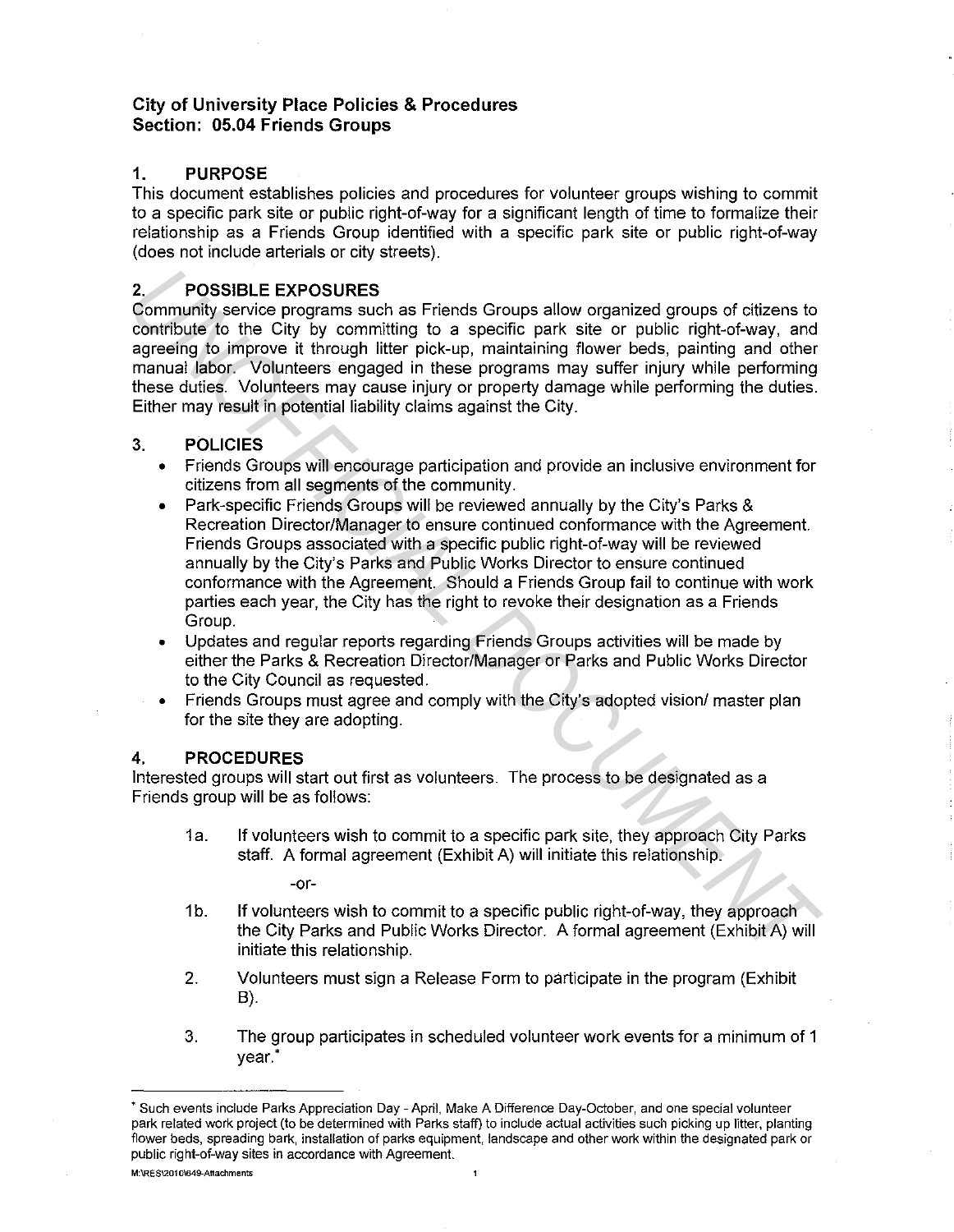## **City of University Place Policies & Procedures Section: 05.04 Friends Groups**

- 4a. After a year of active involvement at a specific park site, City Park staff will forward a request to the PARC Commission and report on these activities with a request that the volunteers receive formal designation as a Friends group. Proceed to Step 5.
	- -or-

4b. After a year of active involvement at a specific public right-of-way, City Parks and Public Works Director will forward a recommendation to the City Council that the volunteers receive formal designation as a Friends group. This is the final step. Ab. After a year of active involvement at a specific public right-of-way. City Parks<br>
and Public Works Director will forward a recommendation to the City Council<br>
that the volumeters receive formal designation as a Friends

5. Based on information from City Parks staff, PARC Commission makes a recommendation to City Council, which can be approved as part of the consent agenda.

The City retains the right to make changes to these policies and procedures at any time.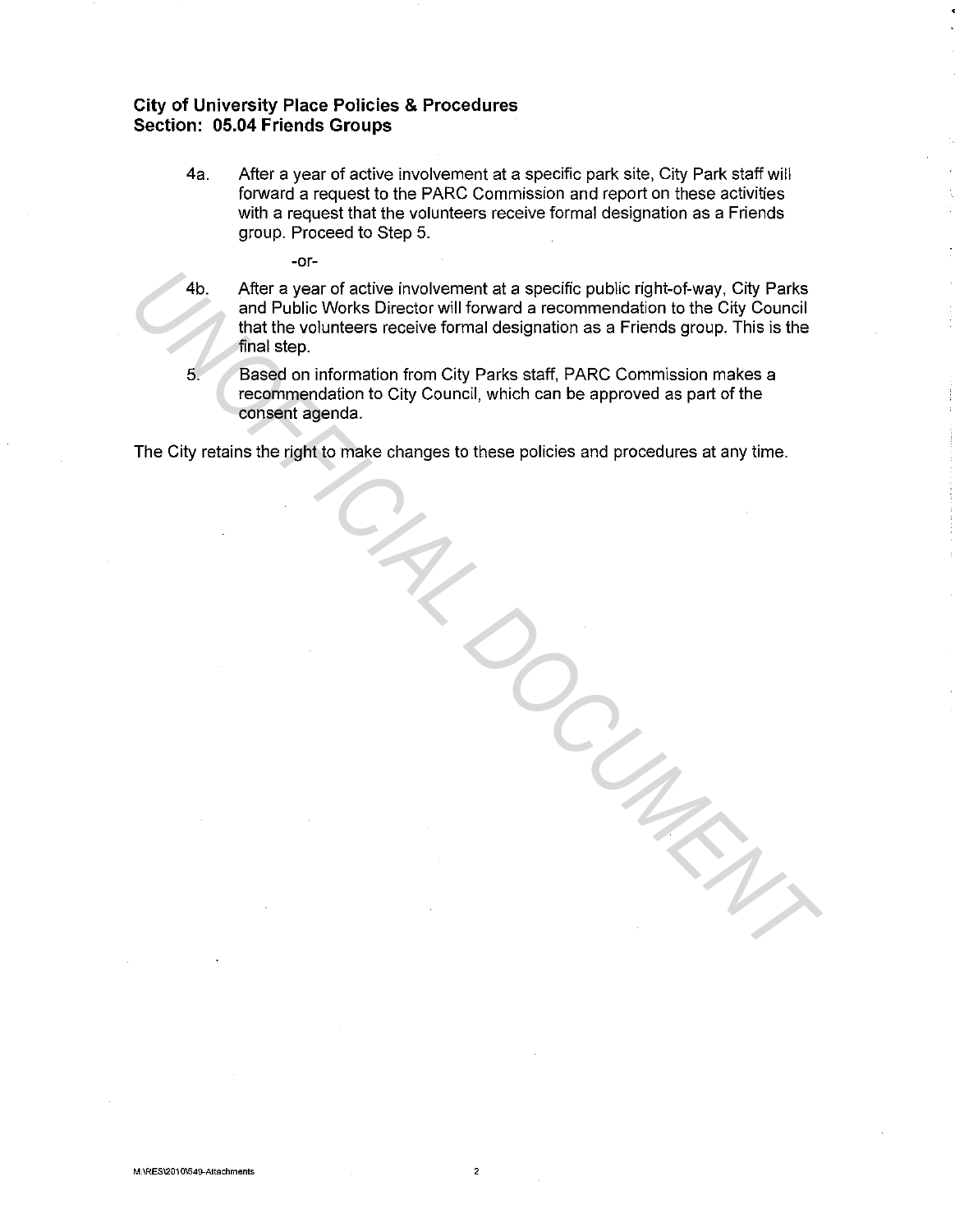# **CITY OF UNIVERSITY PLACE "FRIENDS GROUP" AGREEMENT**

This Agreement is made and entered into between the City of University Place, hereinafter called the "City," and hereinafter called the "Volunteers".

City resolution number XXX authorizes the City to establish a City-wide "Friends" program; and the Volunteers wish to contribute toward the effort to provide maintenance support and enhance the quality of the public rights-of-way, parks, and recreation system within the community.

The City does hereby grant the Volunteers permission to participate in the "Friends" program by participating in a minimum of three yearly scheduled volunteer work party events: such as Parks Appreciation Day (April), Make a Difference Day (October), and one special volunteer park-related work project (to be determined) engaging in such activities as picking up litter, planting flower beds, spreading bark, installing parks equipment, landscape work, and other work within the designated park in accordance with the following terms and conditions: **Example 12** The "Volunteers".<br>
City resolution number XXX authorizes the City to establish a City-wide "Friends"<br>
program; and the Volunteers wish to contribute toward the effort to provide<br>
maintenance support and enhanc

The Volunteers do hereby agree:

- 1. To conduct parks or public right-of-way maintenance support in a safe manner and comply with any conditions as may be required by the City for the safety of the participants. Safety of the participants is the number one priority of the program.
- 2. To assign a leader to the park or public right-of-way maintenance support crew. The crew leader shall have a copy of this Agreement with him or her during the clean-up.
- 3. To participate in at least three volunteer sponsored work days per year at parks as coordinated through a designated city staff person such as Parks Appreciation Day (April), Make a Difference Day (October) and specific volunteer work parties at their designated park.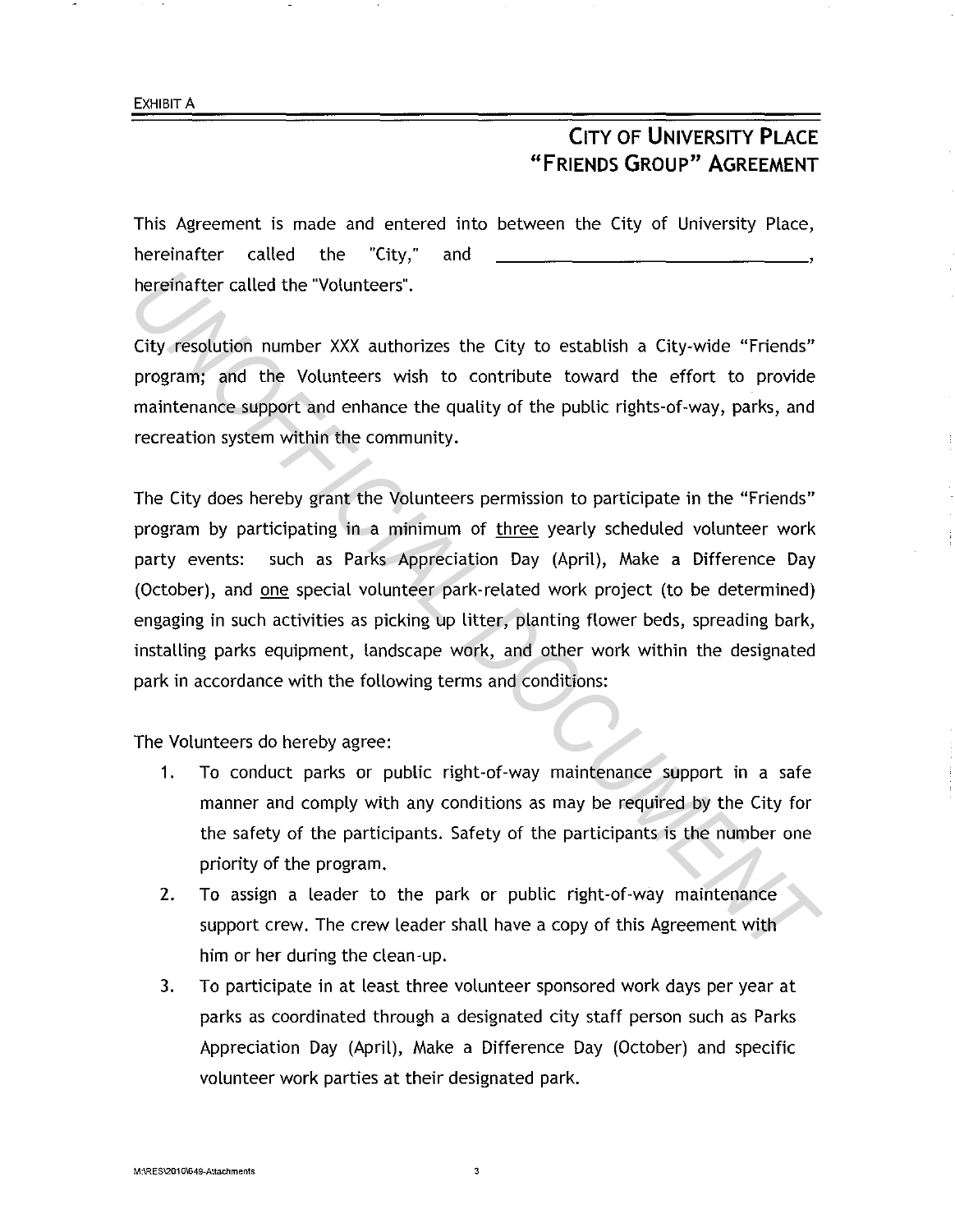#### page 2 of *4*

- 4. To provide letters of support or testimony of support in terms of cooperation and collaborative efforts with the City and community for the purpose of grant acquisition.
- 5. The Volunteers shall furnish supervision by one or more adults for every eight (8) minors (less than 18 years old) participating in the parks or public rightof-way maintenance activity.
- 6. To obtain supplies and materials from the City during regular business hours.
- 7. To call 911 (Police/Fire Emergency) in the event of any emergency during the park or public right-of-way maintenance activity. Participants who find anything that is hazardous or suspected to be hazardous will not touch it, but will flag the item for disposal by the proper authorities.
- 8. Participants will not pick up syringes, hypodermic needles, condoms, or exceptionally large, heavy, or unyielding objects. These kinds of materials should be flagged and the City notified as soon as possible to arrange for proper disposal. *US* Intervention of the Date of the City stellar of the City original control of the parks of public right-<br> *U*S) minors (less than 18 years old) participating in the parks or public right-<br>
of-way maintenance activity.<br>
	- 9. Participants will not be allowed to operate power equipment or heavy machinery /vehicles. If power equipment or heavy machinery is required, then City staff will provide and operate such equipment.
	- 10. To provide the City a roster (sign-in sheet) of individual participants in the parks or public right-of-way maintenance activity within three (3) working days after the event.
	- 11. The crew leader will report any injuries incurred by participants during park or public right-of-way maintenance activities to the City within two working days of the injury. Notification will be provided on Incident/ Accident Report Form furnished by the City.
	- 12. To return to the City within three working days the equipment and materials furnished by the City.

The City agrees to:

1. Furnish and install a "Friends" sign if requested with the Volunteers name or acronym. The sign will be installed in the park or public right-of-way for which the Volunteers are responsible.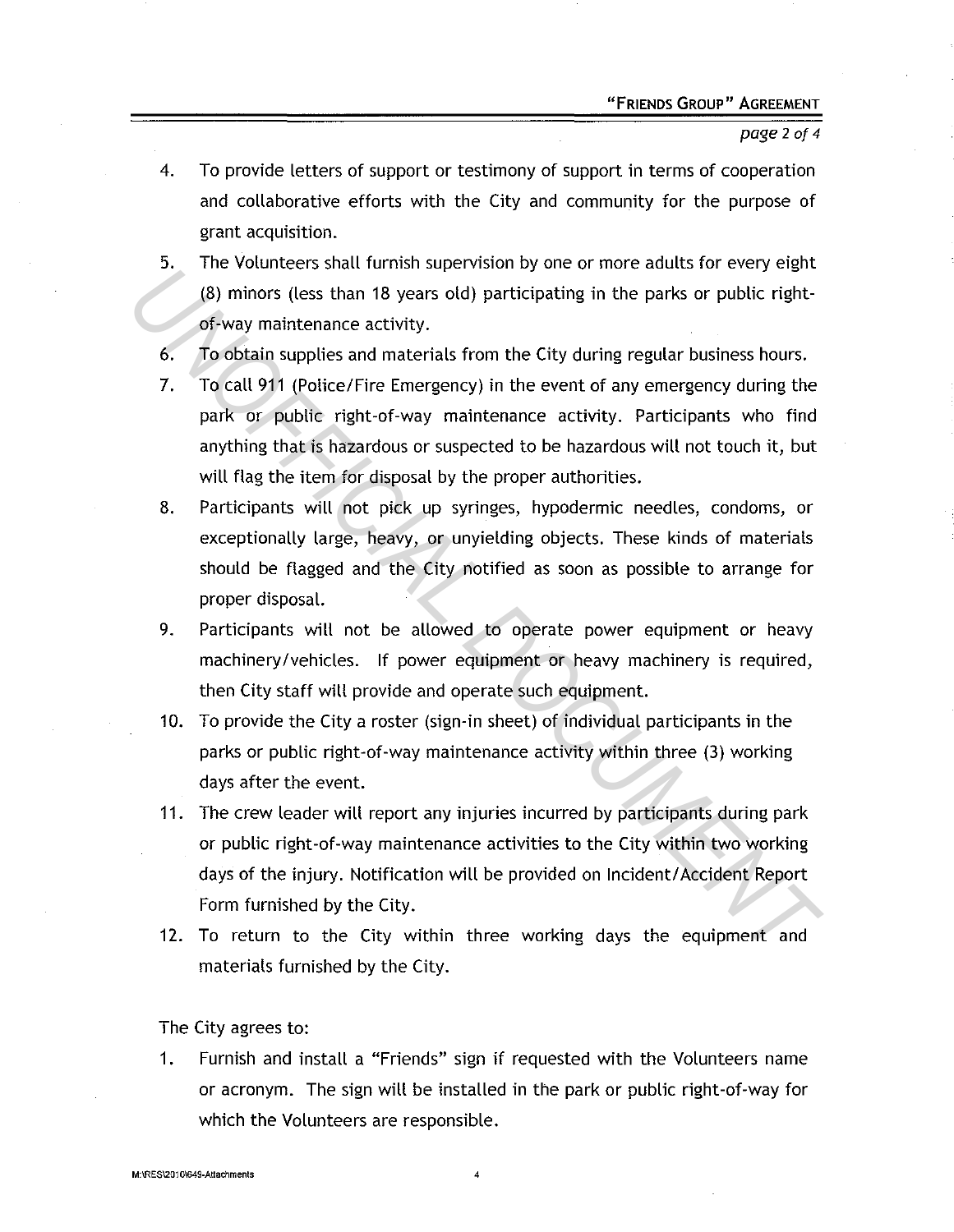page 3 of 4

- 2. Furnish the Volunteers necessary equipment, safety equipment, and tools.
- 3. Assist the Volunteers if necessary, i.e., when large, heavy, or dangerous items are found.
- 4. Provide the Volunteers materials as necessary to enable the participants to perform their donated services.
- 5. Maintain necessary records required to secure medical aid benefits under RCW chapter 51.12.035 for participants.
- 6. Support publicity efforts regarding park work parties and events using finalized materials provided by Friends groups on city media venues as time and space become available.

The City recommends that Volunteers have a first aid kit available at the park or public right-of-way site. The City also recommends the Volunteers have a cellular phone or radio at the park or public right-of-way site.

The City may suspend this Agreement temporarily because of construction in the assigned area. After the construction is complete the Volunteers will be notified and the Agreement restored.

The term of this Agreement shall begin on the date of execution indicated below and shall end on the date of termination unless terminated by the City or the Volunteers on a 30-day written notice. Upon termination of this Agreement the "Friends" sign will be removed and remain the property of the City. **Example 10** and the detection and inclusion of this Agreement for the terminal of the current of the current of the support publicity efforts regarding park work parties and events using finalized materials provided by Fr

Assigned Park Name:

City of University Place 3715 Bridgeport Way West University Place, WA 98466 253-566-5656

Name of Organization

Address

5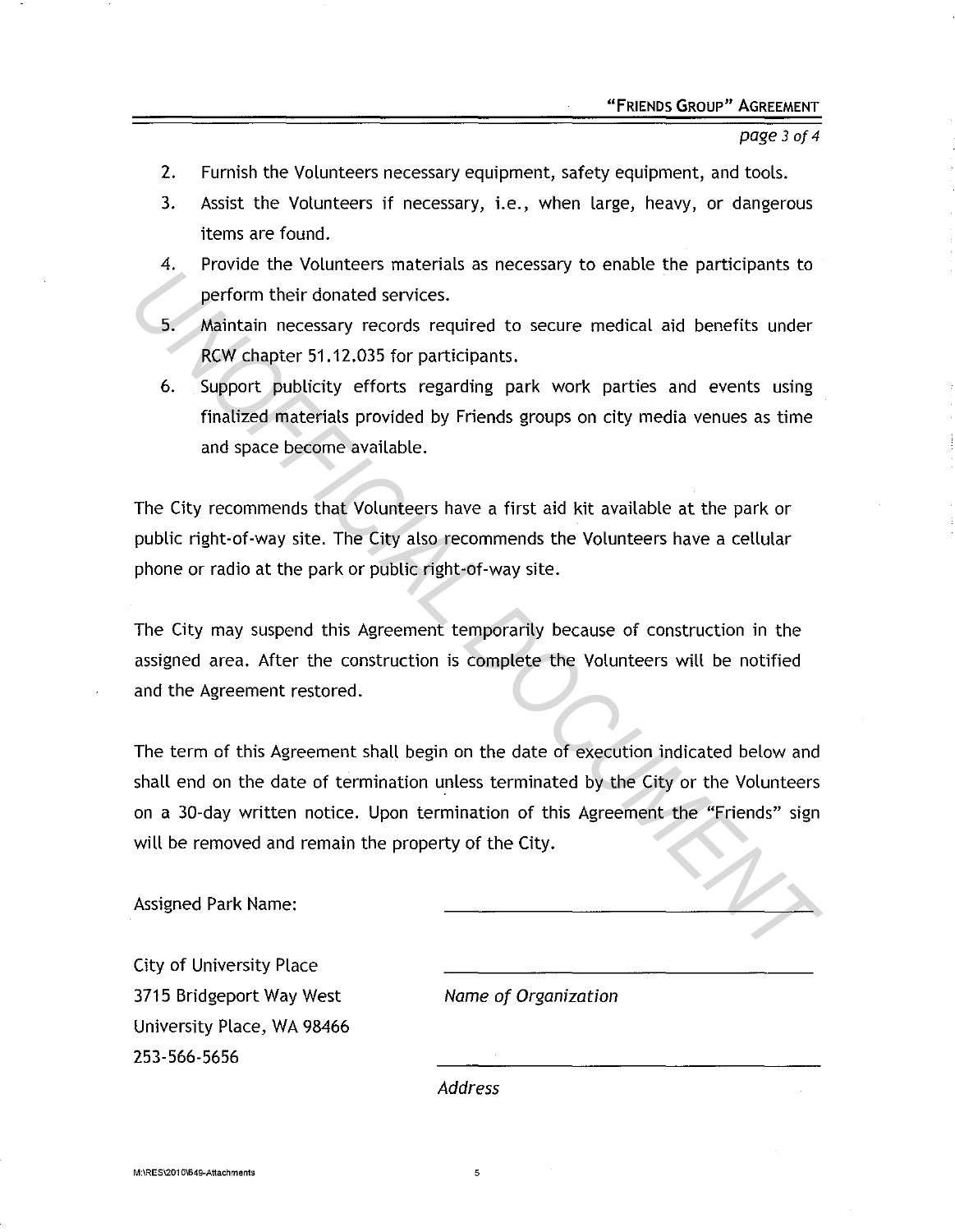"FRIENDS GROUP" AGREEMENT

page 4 of 4

 $\sim$ 

| Date of execution                   | City, State, Zip                                  |
|-------------------------------------|---------------------------------------------------|
| Date of termination                 | Name of organization contact                      |
| Approved as to Form Only:           | Home address                                      |
| City Attorney                       | City, State, Zip                                  |
|                                     | Day phone<br>Evening phone                        |
| Parks & Recreation Director/Manager | Signature of Organization Contact<br><b>Title</b> |
|                                     |                                                   |

 $\sim$ 

 $\sim$ 

 $\sim$ 

 $\sim$ 

 $\sim$ 

 $\hat{\boldsymbol{\theta}}$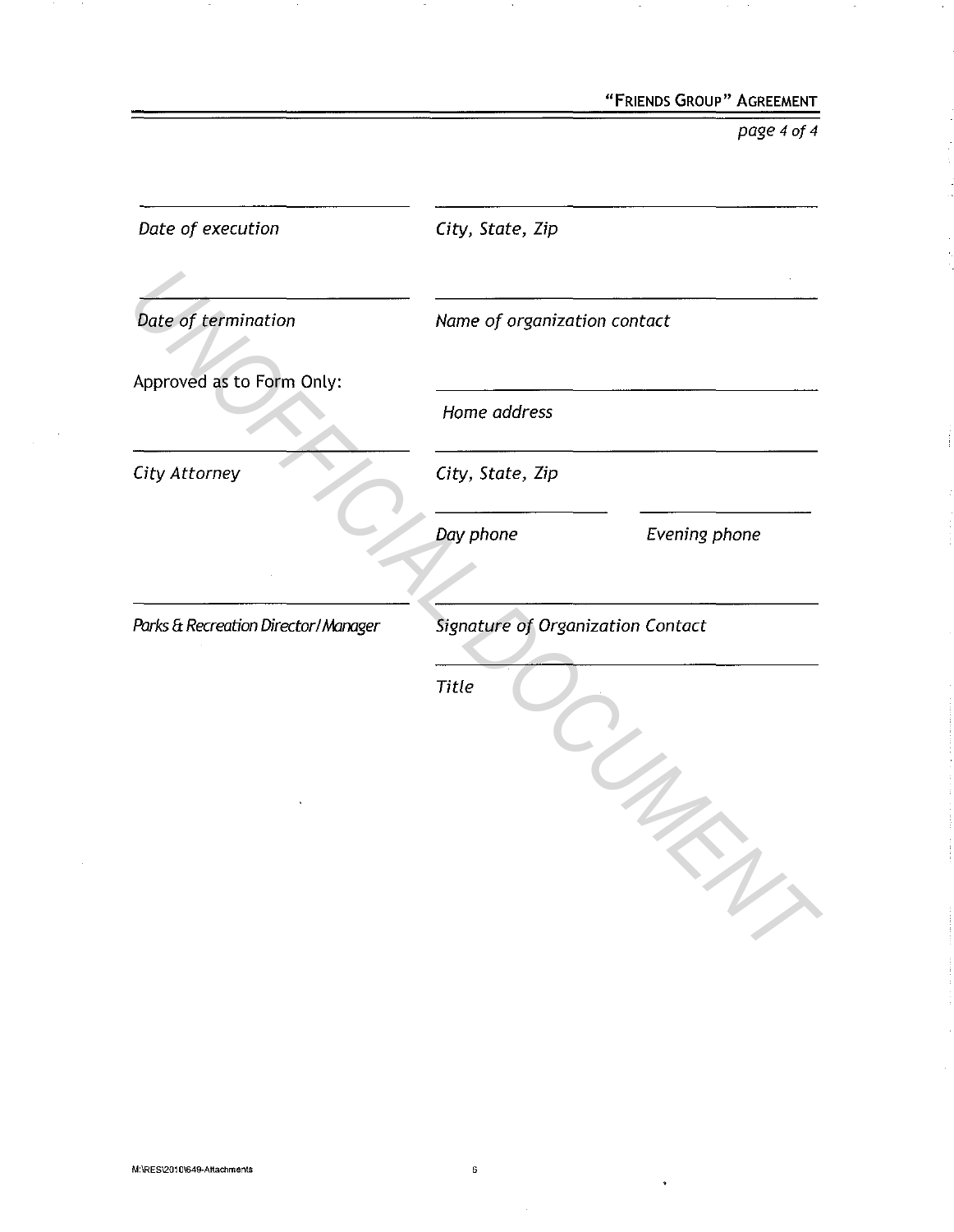# **CITY OF UNIVERSITY PLACE "FRIENDS GROUP" VOLUNTEER RELEASE, WAIVER AND HOLD HARMLESS**

The City of University Place "Friends Group" program is for volunteers who donate their time to help keep the City public rights-of-way and parks safe, clean, and inviting. Participants are advised that working in a City park or public right-of-way can be hazardous. Participants shall exercise proper care in performing their maintenance activities. Participants must wear the appropriate clothing for their tasks, such as long pants and a long-sleeved shirt, and thick-soled boots or shoes.

Participants may be entitled to receive full coverage for medical treatment required for injury incurred during participation in the "Friends Group" program under the medical aid provisions of the Worker's Compensation Act, which is administered by the Department of Labor and Industries, but not for loss of time because of injury or illness, or for lasting disability or death.

As a volunteer for the City of University Place I agree to follow all of the rules outlined in the "Friends Group" program policy. I acknowledge that City personnel will provide direction either through the Friends Group leader or through limited supervision regarding my duties as a volunteer. I will use all provided equipment appropriately and follow all safety practices.

I am aware that the work contemplated in the "Friends Group" program involves certain risks of physical injury and death. Being fully informed as to these risks and in consideration of being given the privilege to participate in the "Friends Group" program, I hereby, on behalf of myself and my heirs, assume all risks in connection with my participation in this program and I further hold harmless the City of University Place, its officials, employees and agents for any injury or damages which may occur to me while I am participating in this program and I waive any right to bring claim or lawsuit against them for any such injury, damage or death. Furthermore, I agree to hold harmless, defend and indemnify the City of University Place, its officials, employees and agents from any and all claims and lawsuits for *Unitarial the Single Engrifier Softway and parks safe, clean, and inviting, Participants are divised that working in a City park or public right of way in a City park or public right of way in the brazardous. Participants*